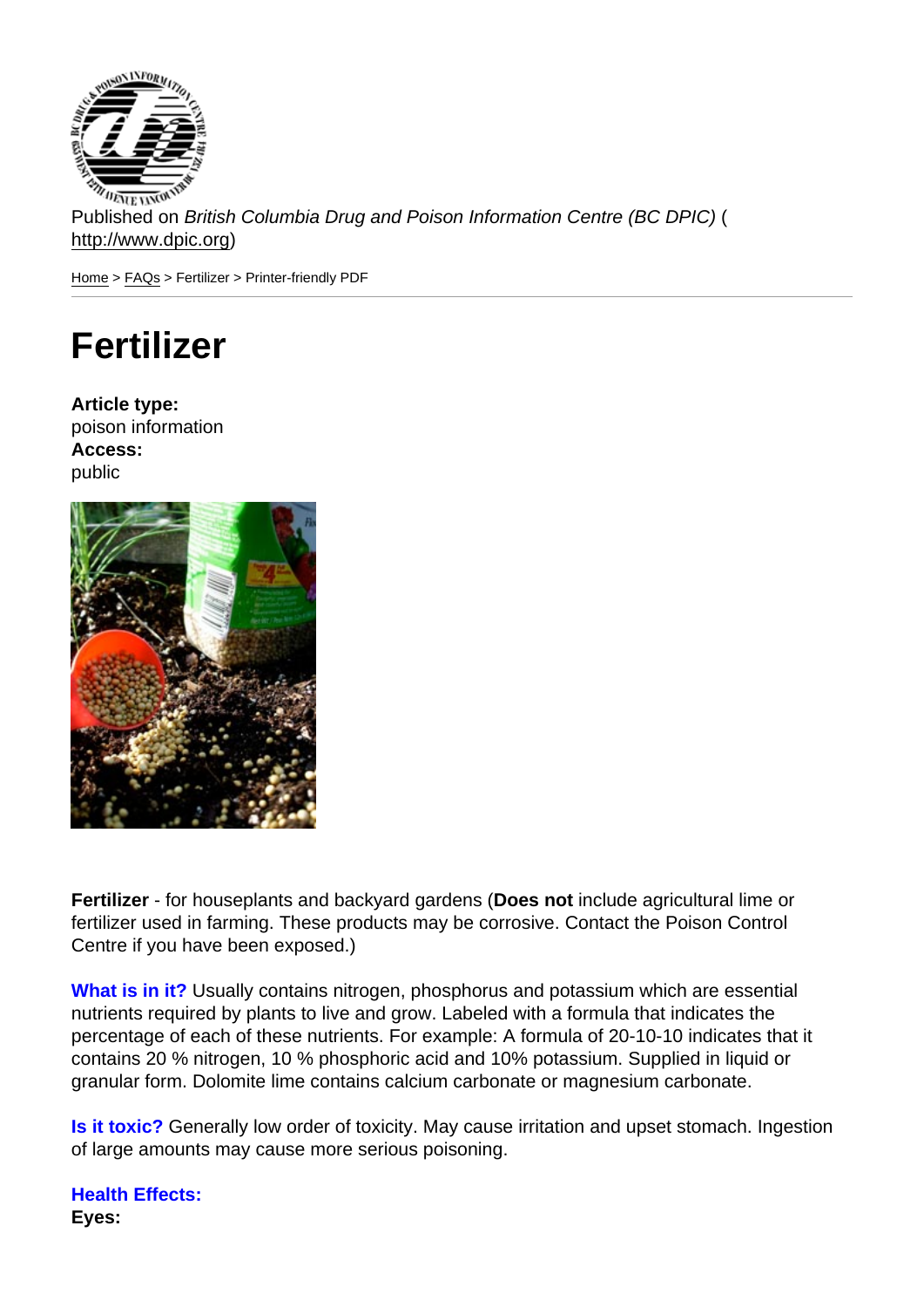May cause irritation. Granular products could "scratch" the cornea if they get trapped in the eye.

**Skin:** Prolonged exposure may cause irritation.

**Ingestion:** Ingestion of small amounts may result in nausea, vomiting and diarrhea. Large amounts would have to be ingested to cause poisoning - contact the Poison Control Centre if this occurs.

## **What to do:**

**Eyes:** Rinse eyes with a gentle stream of lukewarm water for 5 minutes by any of the following methods:

- Pour a gentle stream of water from a jug or clean teapot over the eye from the inside corner by the nose, across the eye, flowing out towards the ear.
- Submerge eye in a container (bowl, sink) of lukewarm water. Have patient open and close eye.
- Eye may be irrigated in the shower, if this can be accomplished without delay.
- Young children may be wrapped like a mummy in a towel with arms at side and held over the sink or tub or laid on counter during flushing.

**Skin:** Wash skin with soap and water and rinse thoroughly.

**Ingestion:** Rinse out mouth and drink a glass of water or milk. If vomiting and diarrhea occurs ensure a good fluid intake to prevent dehydration.

## **Do not induce vomiting. If symptoms persist after first aid measures contact the Poison Control Centre.**

**How can I prevent exposure?** Keep products in their original container. Store products and food in a separate area. Keep out of reach of children and pets.

**Need more information:** Call the Poison Control Centre.

## **© 2010 BC Drug and Poison Information Centre**

**Keywords:** 

fertilizer

© 2017 BC Drug and Poison Information Centre